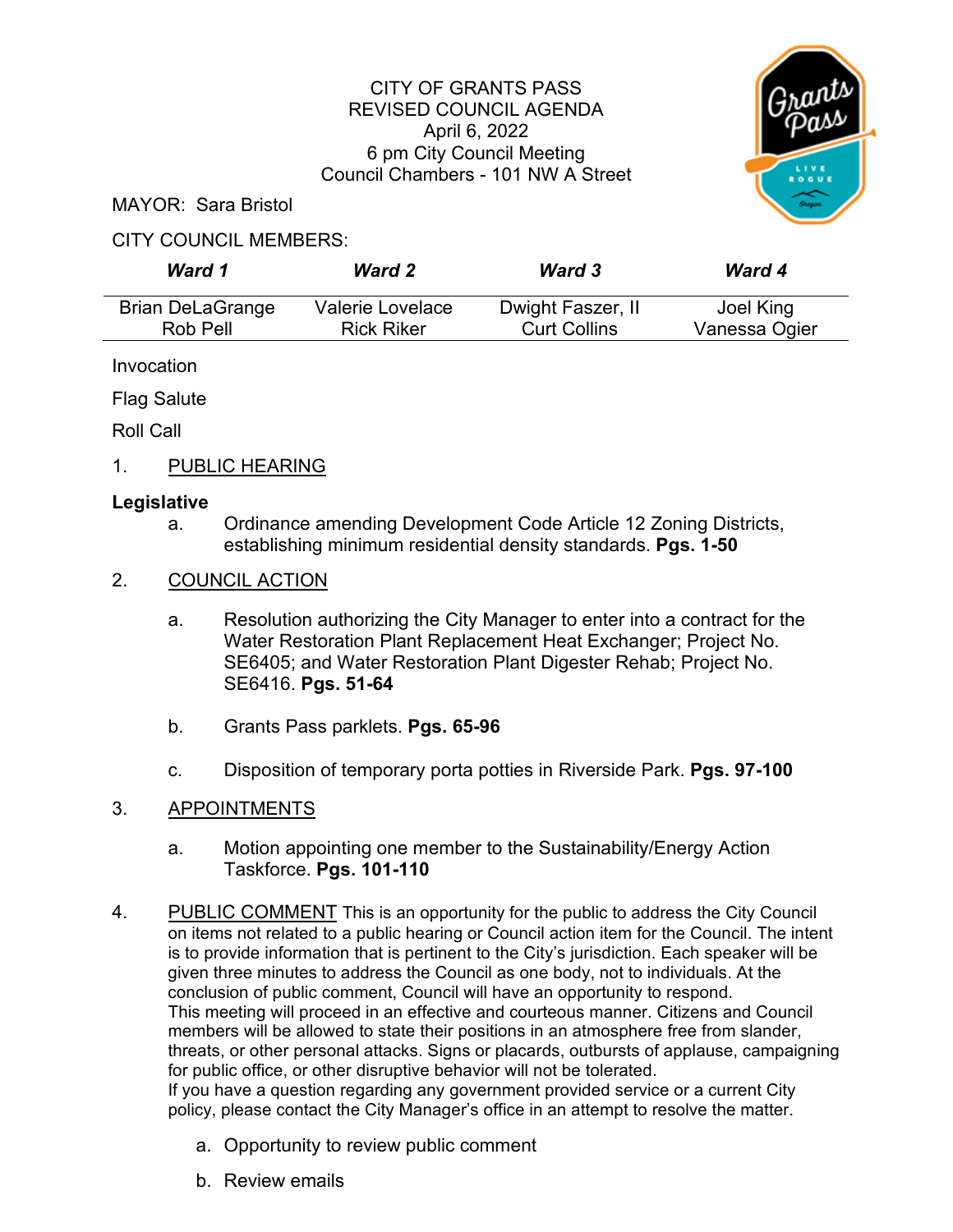- 5. CONSENT AGENDA (Items included are of such routine nature or without controversy so that they may be approved with a single action). *\*Indicates short Staff presentation and Council comment.*
	- a. Resolution authorizing the City Manager to enter into a contract for the Saturday Artisan and Crafters Market lease. **Pgs. 111-116**
	- b. Resolution authorizing the City Manager to purchase a replacement Hi-Vac Combination Jet/Vac Truck for the Stormwater Division. **Pgs. 117-150**
	- c. Resolution authorizing the City Manager to execute agreements for Water Treatment Plant chemicals – Sodium Hypochlorite. **Pgs. 151-170**
	- d. Resolution authorizing the City Manager to execute agreements for Water Treatment Plant chemicals – Aluminum Sulfate. **Pgs. 171-192**
	- e. Resolution authorizing the City Manager to execute a sole-source agreement for Water Treatment Plant chemicals – Kemira XL19. **Pgs. 193- 196**
	- f. Resolution terminating the declaration of a State of Emergency in Grants Pass due to COVID-19. **Pgs. 197-200**
	- g. Motion granting consent to the Committee on Public Art to propose a new public alley beautification project. **Pgs. 201-202**
	- h. Motion approving the advertisement of a Call for Artists for the Beaver Parking Lot. **Pgs. 203-206**
	- i. Motion acknowledging the receipt of the monthly and quarterly financial reports for quarter ended December 2021. **Pgs. 207-264**
	- j. Motion approving the minutes of the City Council meeting of March 16, 2022. **Pgs. 265-268**
	- k. Motion acknowledging the minutes of the Historical Buildings and Sites Commission meeting of February 10, 2022. **Pgs. 269-272**
	- l. Motion acknowledging the minutes of the Housing Advisory Committee meeting of February 18, 2022. **Pgs. 273-278**
	- m. Motion acknowledging the minutes of the Urban Tree Advisory Committee meeting of December 13, 2021. **Pgs. 279-282**
	- n. Motion acknowledging the minutes of the Parks Advisory Committee meeting of November 9, 2021. **Pgs. 283-286**
	- o. Motion acknowledging the minutes of the Parks Advisory Committee meeting of February 10, 2022. **Pgs. 287-290**
	- p. Motion acknowledging the minutes of the Urban Area Planning Commission meeting of December 8, 2021. **Pgs. 291-332**